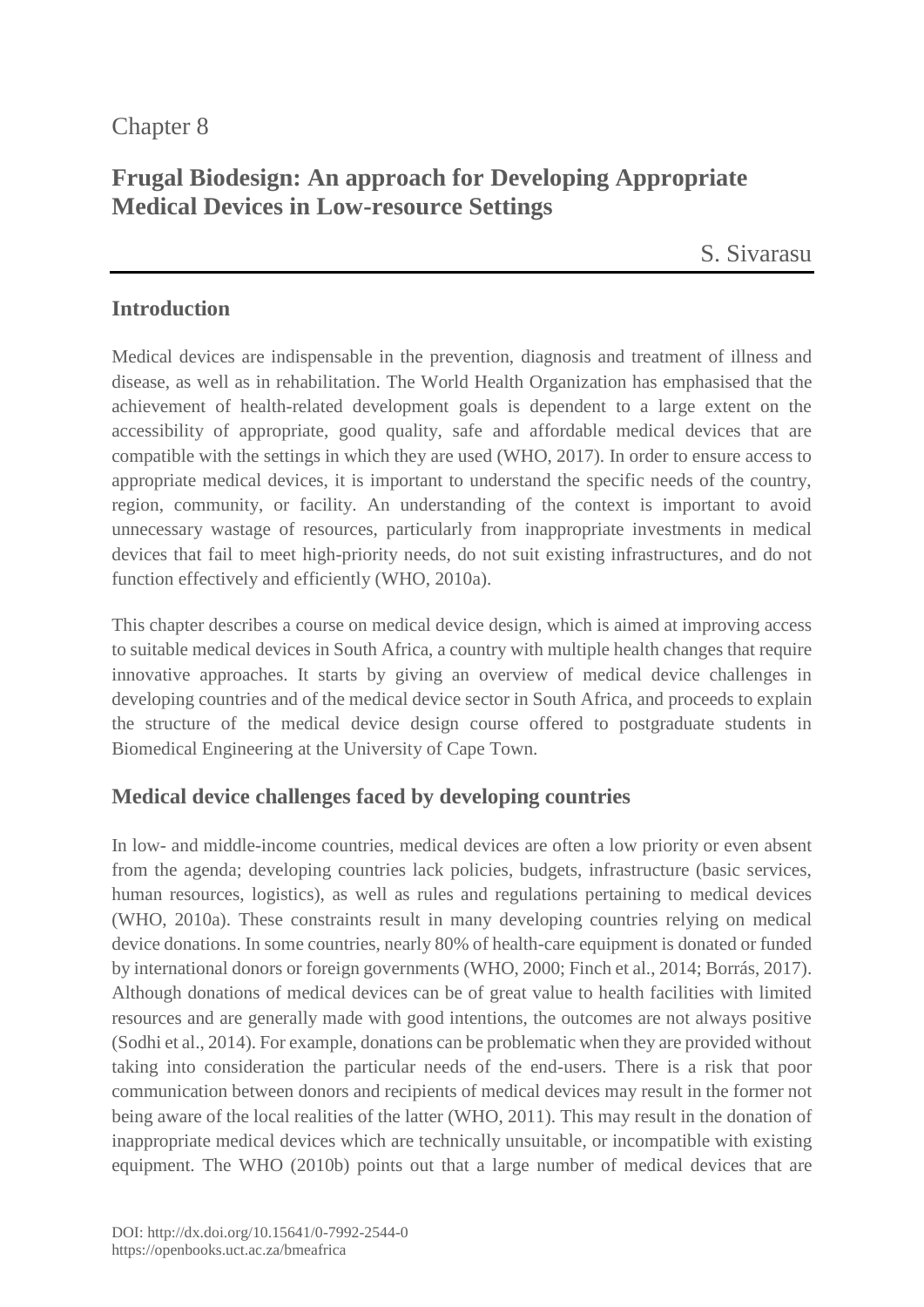acquired by developing countries from developed countries remain idle, or are sub-optimally or inappropriately used. Jones (2013) cites an example of incubators for premature babies which were donated in a developing country, but did not function because they required a higher electrical voltage than is standard. However, health facilities with limited resources are reluctant to decline or complain about donations as they feel obliged to accept them (Kaur, Hall & Attawell, 2001).

Many developing countries have renowned and productive scientists who are capable of contributing to the medical device industry. However, due to lack of funding, such scientists may end up working on research projects whose objectives are determined by funders in developed economies (Lorentzen & Mohamed, 2010). This poses the danger of developing inappropriate technologies that have very little utility for developing countries, resulting in low take-up by industry. The developing countries become a source of 'brains-for-hire' as scientists go into consultancies where they sell their skills to the highest foreign bidder rather than joining university departments (Lorentzen & Mohamed, 2010). Although globalisation opens opportunities for developed and developing countries to interact, it also poses threats in that global knowledge networks rarely accommodate small players who are left with the option of either being absorbed or left out (Krishna, Waast & Gaillard, 1998).

The conventional approaches to innovation in medical devices are difficult to implement in low-resource settings. Hobday (2005) argues that the various generations of firm-level innovation models used in developed countries such as the United States of America and Japan do not appropriately cater for latecomers from developing countries. The models tend to concentrate on large firms that pursue highly structured research and development, which is geared towards market products at the expense of smaller firms that more informally pursue innovation. The major shortfall of these models is that they prescribe practices which are considered appropriate for other countries (Tödtling & Trippl, 2005). This is subject to debate as Hobday (2005) argues that one of the essential features of innovation is rule-breaking rather than identifying and pursuing rules or patterns. Langergaard and Hansen (2013) point out that the appropriateness of a model for innovation depends, to a large extent, on the context. Considering the differences in resource endowment between countries in the developed and developing world, it is not possible to approach the development of medical devices with a 'one size fits all' model. Instead, it is important to understand the particular circumstances of each country and respond with customised approaches.

# **The medical device industry in South Africa**

The South African medical device industry is growing and holds huge potential for contributing towards health care. According to SAMED (2014), the industry was estimated at USD1.2 bn in 2013 and ranked among the top 30 largest in the world; it was expected to grow by a compound annual growth rate of 7.7% between 2013 and 2018. Despite the positive outlook on the growth of the medical device industry in South Africa, the dominance of imports, which cater for about 90–95% of the market by value, is conspicuous (Abbott, Correa & Drahos, 2013). As a result, the market is inundated with imported medical devices which may not be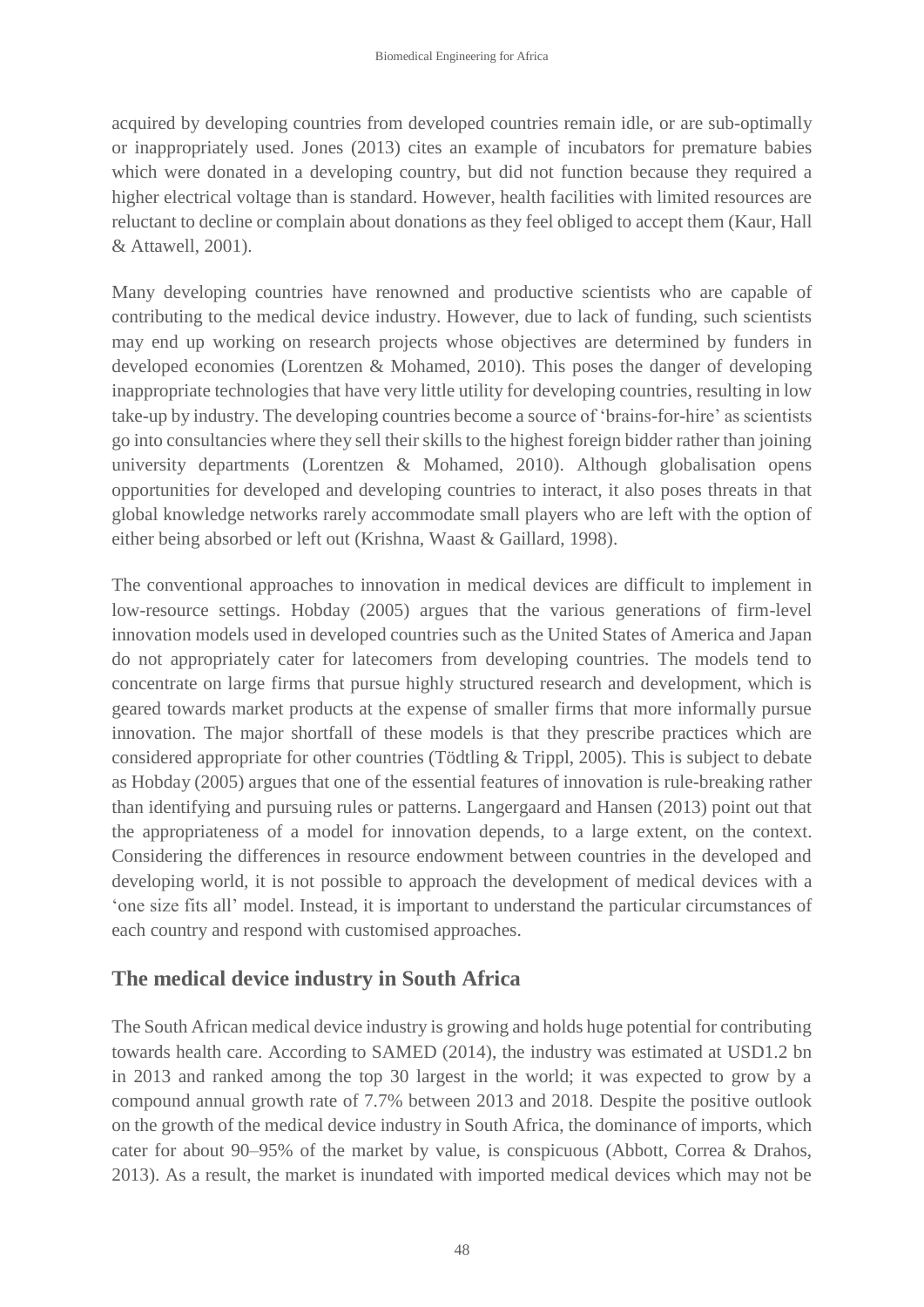appropriate and affordable. The imports undermine the development of medical devices by local manufacturers, most of whom cannot compete with multinational companies. The medical device market in South Africa targets clients mainly from the private sector, which constitutes 70% of the market and where most of the revenue is consequently derived (KPMG, 2014). This reflects a dichotomous health system which is characterised by a well-developed private sector and an overburdened public sector, leaving room for the development of medical devices that are appropriate for public sector needs.

## **Frugal Biodesign in a medical device course**

Frugal Biodesign is a unique approach to medical device design that is suited specifically to developing countries. It is aimed at stimulating postgraduate students studying Biomedical Engineering to devise inexpensive and, more importantly, innovative solutions to medical problems. It takes cognisance of the limitations that South Africa and other developing countries experience in terms of human, financial and physical resources.

The medical devices that the students work on during this course are informed by clinicians. The course adopts a cyclical and dynamic approach that involves the constant exchange of information between multiple stakeholders in the medical device sector as shown in Figure 1. The stages are discussed below.



*Figure 1: The stages of the Frugal Biodesign approach*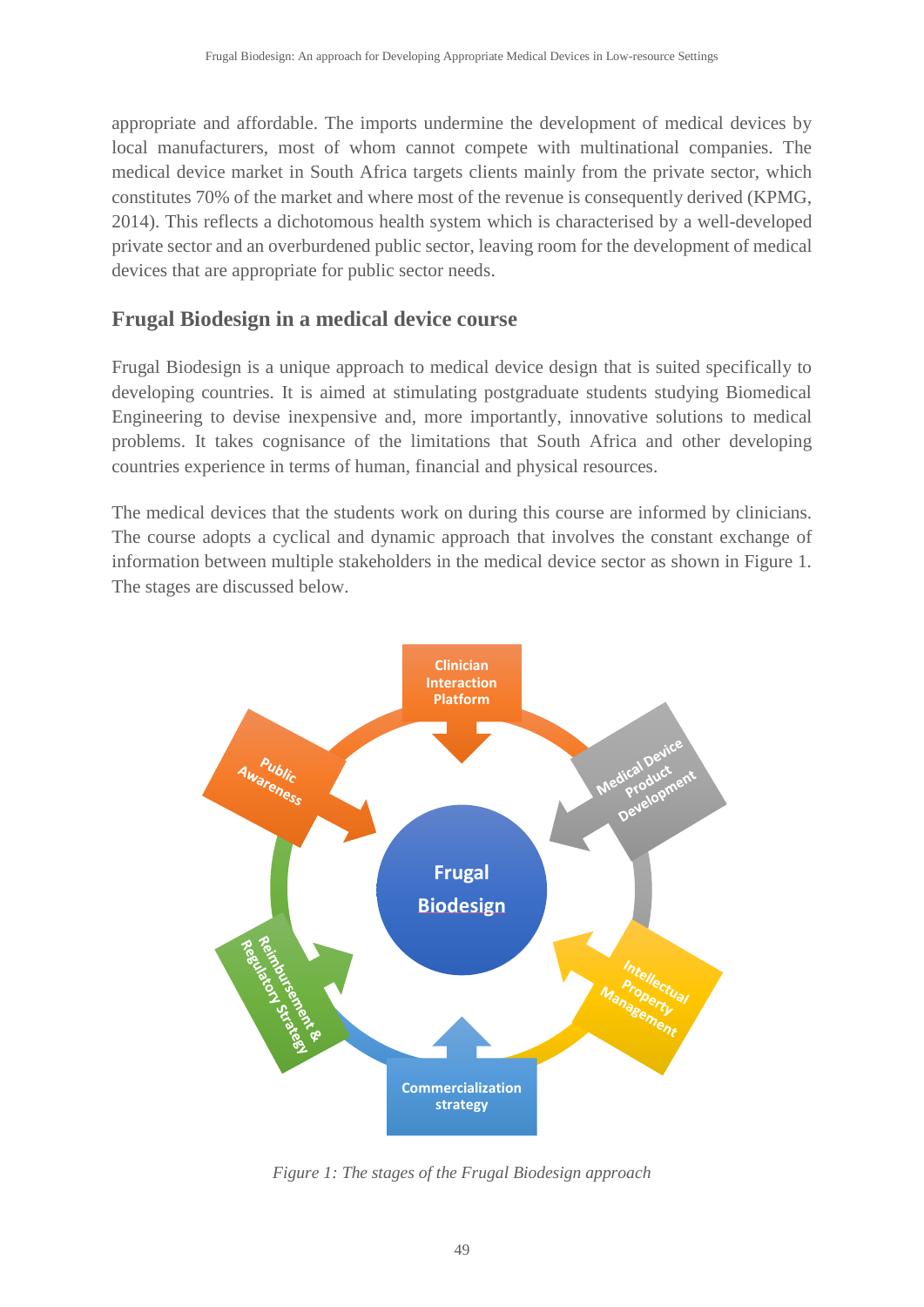### *Course structure*

The two-semester, 10-month course on medical device design applies the principles of Frugal Biodesign and engineering design methodologies to fast-track the process of ideation. Ideation starts with identifying a need and continues until proof of concept is achieved.

In the first semester, the students are expected to work on 3 major themes, namely, 1. Needs identification and screening; 2. Concept generation and screening; and 3. Strategy development. These themes involve screening for an unmet clinical need, and identifying appropriate solutions. Various concepts are generated to solve the unmet clinical need and these design concepts are screened on the basis of manufacturability, patentability and clinical usability. For the clinical need and the concept design, a thorough intellectual property search is performed. The deliverables for the first semester of the course include: 1. A detailed needs analysis report; 2. A design report on concept generation and screening; 3. A design report on strategy for conceptual design realization; and 4. A completed University of Cape Town invention disclosure form for intellectual property review by the UCT's Technology Transfer Office (TTO).

In the second semester, the design approach moves to practical hands-on device development. The conceptual design developed in the first semester of the course is refined before it can be recommended for prototyping. The training includes selecting the consumables for the device, procurement, and dealing with external vendors. On successful laboratory bench testing of the device, suitable ethics approval is sought and the device is evaluated in a clinical setting. By the end of the semester, the student has been trained on converting a conceptual design into a tangible solution. The deliverables for the second semester include: 1. A design report on prototyping; 2. A bench test report; 3. An ethics application; 4. A clinical evaluation report; and 5. A working prototype of the proposed solution. The course ends with the demonstration of the working prototype in a suitable environment.

### *Clinician interaction platform*

The clinician interaction platform is fundamental to the course. It is important in understanding the problem that needs a solution. The engagement of clinicians at an early stage serves to ensure their buy-in and create a working relationship for a long-term commitment to the project. The clinicians are carefully chosen based on their expertise in a particular field. They provide useful input in the identification of the problem, based on their clinical experience. Jones (2013) argues that it is the final users of medical equipment such as doctors and patients who are best positioned to innovate by first identifying the need for a novel device or for the improvement of an existing technology. At the University of Cape Town, there is no undergraduate programme in Biomedical Engineering. Instead, the students for the postgraduate programme are drawn from various non-medical backgrounds such as electrical and mechanical engineering as well as computer science. This means that those students possess the technical skills to design technologies but are not well informed on medical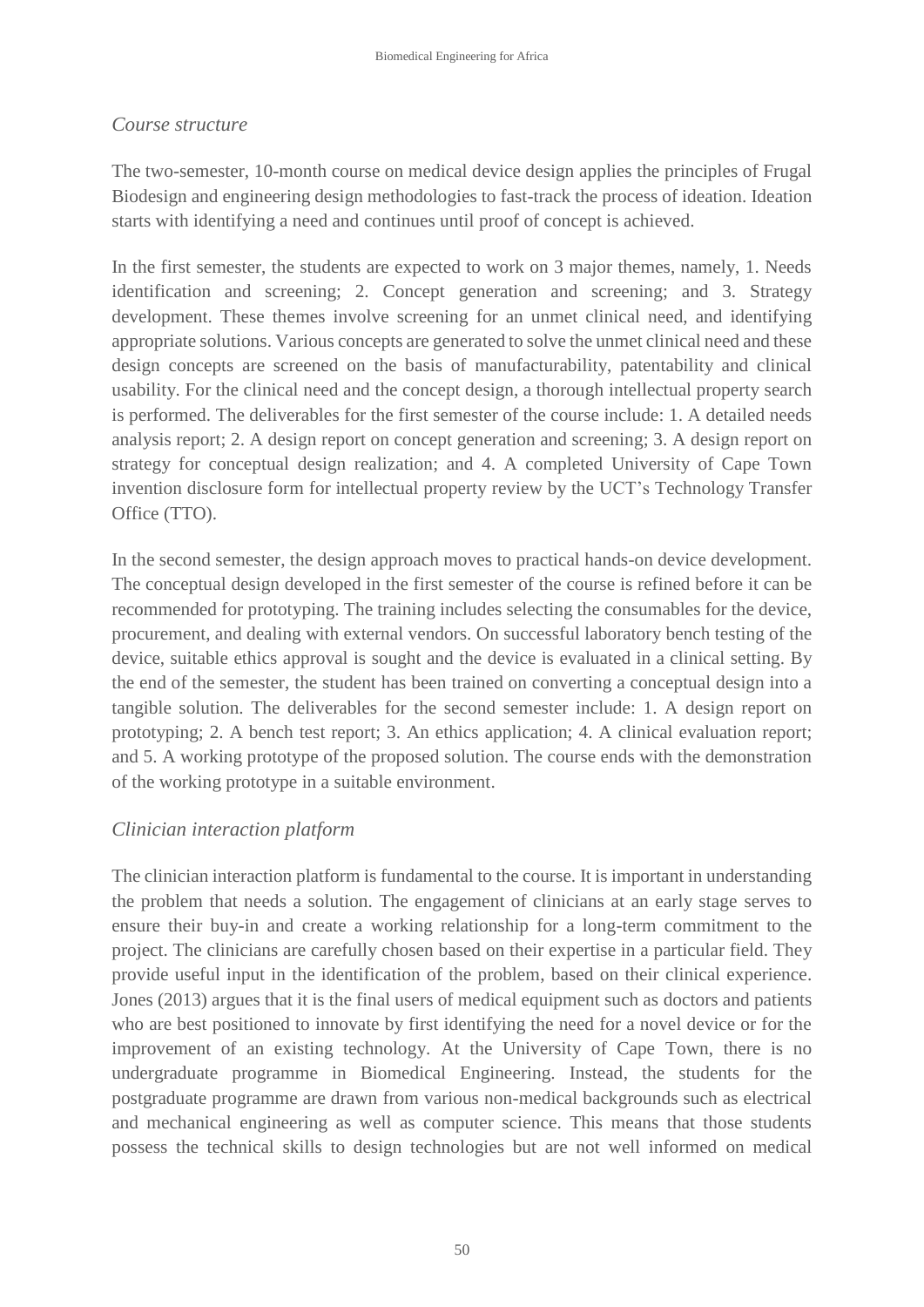problems that need solutions. This is the gap that in which the clinician interaction platform fills, by providing the clinical context.

### *Medical device product development*

Once the problems have been identified by the clinicians, the next step is to assemble a group of experts. This group, referred to as a 'think tank', is made up of specialists from different backgrounds such as medicine, intellectual property rights, and industry, who, because of the nature of their work, are difficult to bring together. Cognisant of the time constraints of the think tank members, meetings take place quarterly and usually last for about 2–3 hours. To make the most of the meetings, four problems are presented at one sitting. The logic behind the think tank is to scrutinise the problems from different angles, assess needs, and generate ideas and conceptual solutions. The conceptual solutions are not real solutions per se, but suggest basic functionality to address the identified problems. This is done well in advance of the students starting the course and is an important phase of screening with the aim of designing minimum viable products. The outcomes from the think tank provide the entry points for the projects that the students will work on the during the course. The students continue to interact with the clinicians throughout the course.

Each student is assigned a problem and a proposed solution which he or she is expected to work on for the 10 months of the course. During this period, the students interact with clinicians as they work towards solutions. They also attend lectures which provide engineering design support. The students engage in concept generation and screening and develop a strategy on how to design a medical device that addresses the identified challenges. Multiple solutions are generated and screened using constraints such as cost, time and manufacturing resources. Quality is an important parameter; as the students work within a small budget, an effort is made to ensure that the quality of the solution is not compromised by limited funds. Students are expected produce a tangible prototype that solves the challenge. Course assessment involves testing the prototype for functionality and usability.

### *Intellectual property management*

The medical devices developed during the course are assessed for novelty and commercial viability, for which knowledge of intellectual property (IP) management and of the requirements for taking a medical device from the laboratory to the market, is important. To provide the students with such knowledge, they attend a workshop run by experts who take them through a journey covering the nature of IP, the different forms of IP, and invention disclosure.

The students learn how to distinguish between inventions that can be patented and those which cannot. They are taught how to search a patent database which is provided by the university. They are also taught how to disclose inventions formally. Particular emphasis is placed on the following questions, towards filtering potential medical devices for patenting: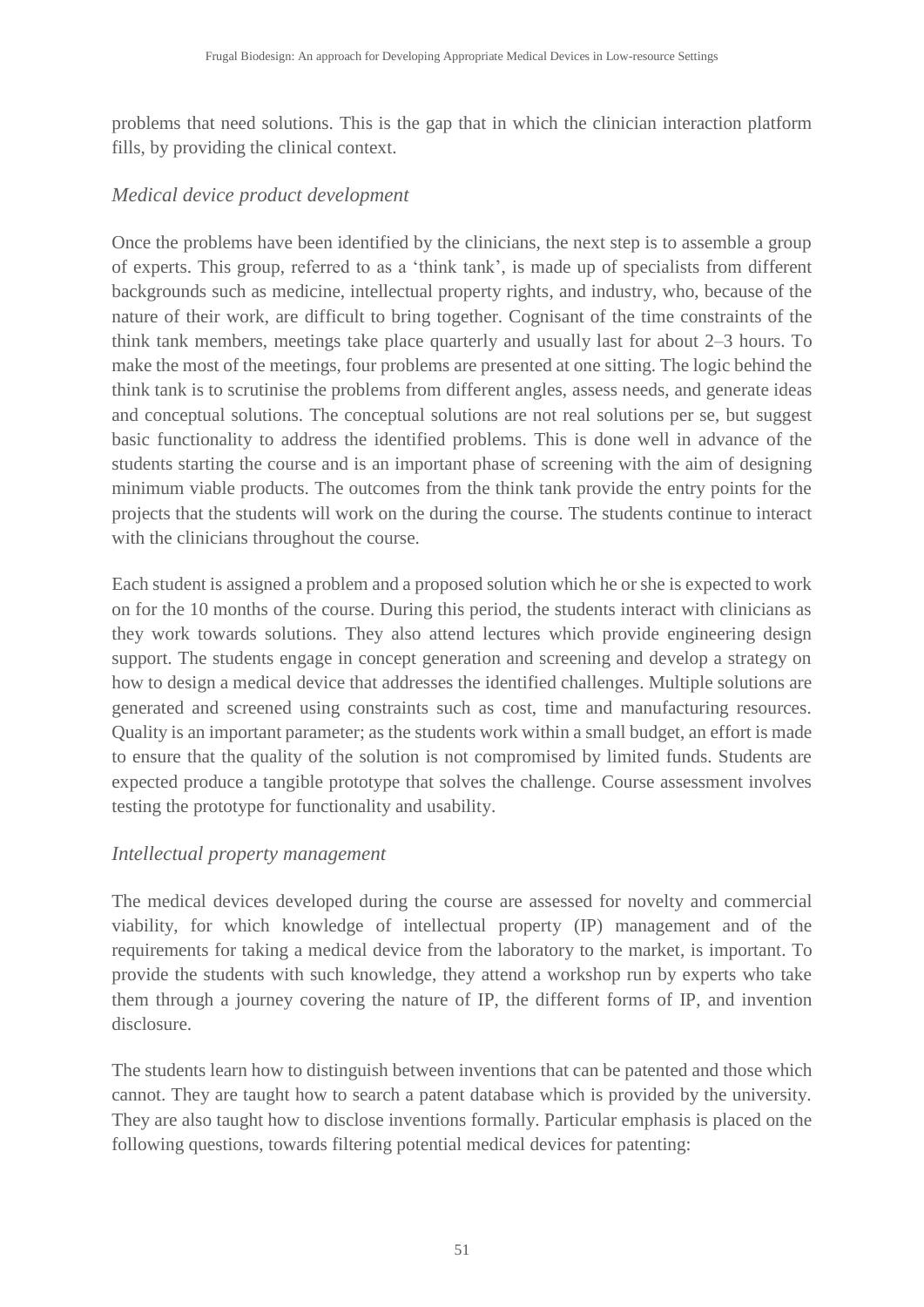- What distinguishes your invention from existing technology, i.e. what are the improvements? Students are expected to provide a brief overview of existing, similar technology(ies).
- In what way is your invention 'inventive' or not obvious to people with your technical skills? Students are expected to describe any surprising effects or outcomes that could not have been predicted based on current understanding or theory.
- What possible extensions, variations or modifications are there for the device? This enables ongoing and future work to be accommodated in any patent specification.

### *Commercialisation strategy*

The students are taken through different commercialisation strategies linked to intellectual property rights. The commercialisation strategies are a series of financing options that can be pursued in moving the technology/product from concept to market. The aim is not to prescribe a particular commercialisation strategy, but for the students to choose one that suits them. The strategies include start-ups, spin-off companies, licensing, and forming strategic partnerships. 1

### *Reimbursement and regulation*

The students are exposed to the reimbursement and regulatory requirements for different territories<sup>2</sup>. It is important for the students to know how medical devices are regulated so that they become aware of the steps to take if they wish to put their product on the market. The students learn about the procedures for certification with the South African Bureau of Standards and other regulatory bodies. They are exposed to the classification of medical devices based on their level of risk.

Another area that is given attention is reimbursement for medical devices, which deals with the logistics of who pays for the product; for example, reimbursement may be through insurance. With reference to South Africa, the students learn about the [National Pharmaceutical Product](https://www.google.co.za/url?sa=t&rct=j&q=&esrc=s&source=web&cd=3&cad=rja&uact=8&ved=0ahUKEwjo2ImF_cLXAhXCzRQKHcQPDz4QFggvMAI&url=https%3A%2F%2Fwww.medikredit.co.za%2Findex.php%3Foption%3Dcom_content%26view%3Darticle%26id%3D21%26Itemid%3D31&usg=AOvVaw1hVWYSknWLFQ2gC3L6AKOm)  [Index](https://www.google.co.za/url?sa=t&rct=j&q=&esrc=s&source=web&cd=3&cad=rja&uact=8&ved=0ahUKEwjo2ImF_cLXAhXCzRQKHcQPDz4QFggvMAI&url=https%3A%2F%2Fwww.medikredit.co.za%2Findex.php%3Foption%3Dcom_content%26view%3Darticle%26id%3D21%26Itemid%3D31&usg=AOvVaw1hVWYSknWLFQ2gC3L6AKOm) code, which is a unique identifier for a given surgical or consumable product enabling electronic transfer of information throughout the healthcare delivery chain. The code is used as the standard for electronic information exchange for procedure and consultation claims.

### *Public awareness*

1

The students learn the importance of raising awareness of products that are ready to be taken to the market, and at the same time they to learn to promote Biomedical Engineering as an area of scientific activity. They are exposed to different ways of showcasing their products, focusing on what the technology can do in comparison with existing devices. Raising public awareness

 $1$  Commercialisation strategy options and implementation may differ in different countries. For more information, refer to the chapter "Intellectual Property Protection and Commercialisation" elsewhere in this book.

<sup>&</sup>lt;sup>2</sup> For further information on medical device regulation, refer to the chapter "The regulation of medical devices" in Africa" elsewhere in this book.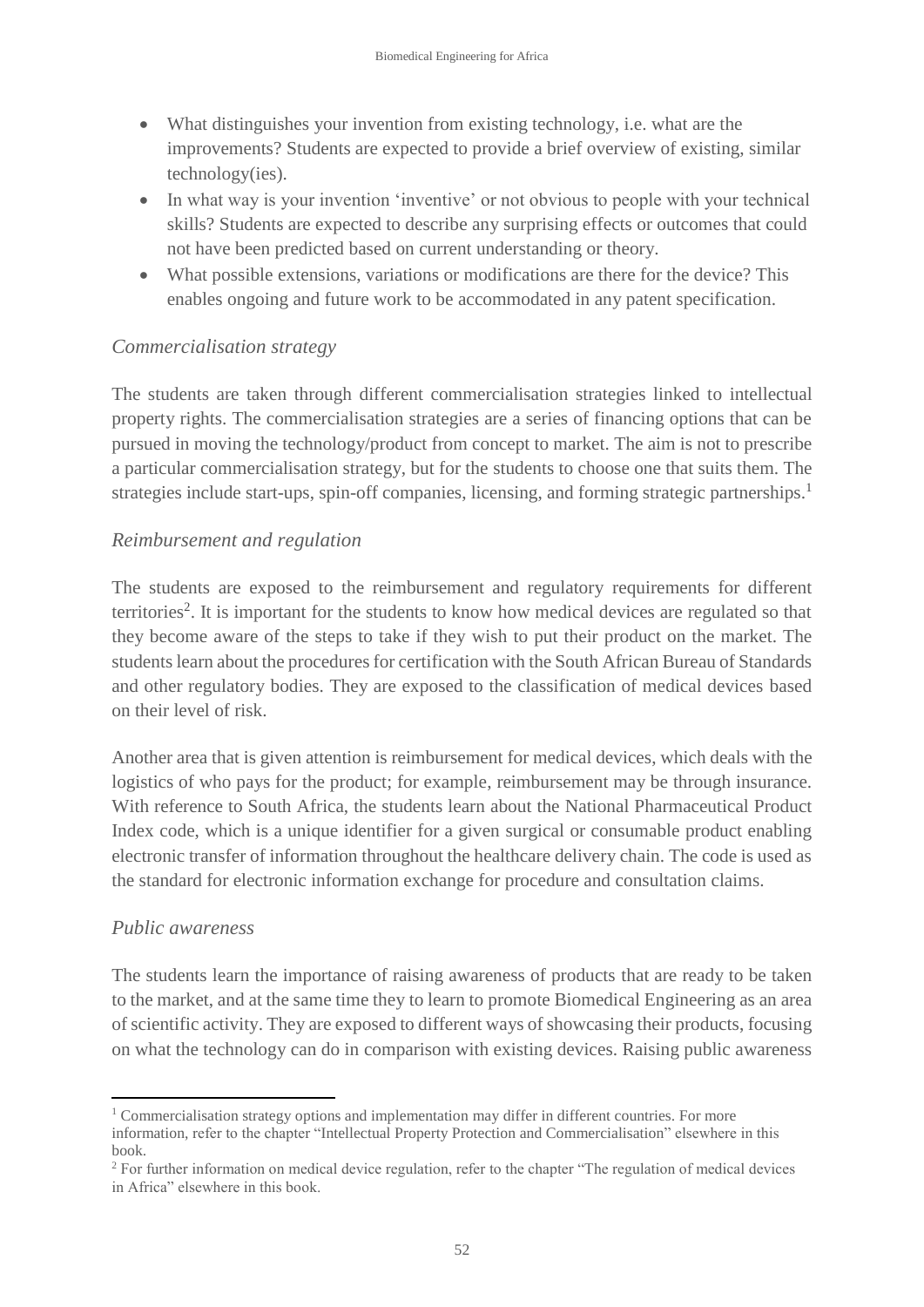takes various forms; these include radio and television shows, journal articles, exhibitions and public lectures. Examples of product communication to the public include:

- A video on a hand exoskeleton for stroke rehabilitation: https://www.youtube.com/watch?v=tiIOqoaP3jc
- An article on an open-access ptosis crutch design: http://www.rci.uct.ac.za/rcips/innovation\_achievements/products/PtosisCrutch
- A lecture to inspire high school learners: http://tlabs.ac.za/?ai1ec\_event=learnerslecture-dr-sudesh-sivarasu

## **Conclusion**

The course on medical devices design prepares Biomedical Engineering students to develop medical devices that are appropriate to needs, at low cost. It takes into consideration the constraints which hinder technological development in low-income settings such as lack of funding, skilled personnel and infrastructure. By leveraging the skills of a pool of students drawn from different engineering backgrounds and the insights from clinical partners to develop medical devices, an interdisciplinary approach is applied to the problems being addressed. The course is intended to impart skills that will enable graduates to use technology to address public health challenges faced by developing countries, and ultimately to contribute to the growth of the local medical device industry.

# **References**

- Abbott, F.M., Correa, C.M. & Drahos, P. 2013. *Emerging markets and the world patent order.* [Cheltenham, United Kingdom]: Edward Elgar Publishing.
- Borrás, C. 2017. *Defining the medical imaging requirements for a rural health center.* Singapore: Springer.
- Finch, L.C., Kim, R.Y., Ttendo, S., Kiwanuka, J.K., Walker, I.A., Wilson, I.H., Weiser, T.G., Berry, W.R. et al. 2014. Evaluation of a large-scale donation of Lifebox pulse oximeters to non-physician anaesthetists in Uganda. *Anaesthesia.* 69(5):445–451. DOI: 10.1111/anae.12632.
- Hobday, M. 2005. Firm-level innovation models: perspectives on research in developed and developing countries. *Technology Analysis & Strategic Management*. 17(2): 121–146. [https://doi.org/10.1080/09537320500088666.](https://doi.org/10.1080/09537320500088666)
- Jones, A. 2013. Medical equipment donated to developing nations usually ends up on the junk heap. *Scientific American*. Available: [https://www.scientificamerican.com/article/medical-equipment](https://www.scientificamerican.com/article/medical-equipment-donated-developing-nations-junk-heap/)[donated-developing-nations-junk-heap/](https://www.scientificamerican.com/article/medical-equipment-donated-developing-nations-junk-heap/) [2019, May 1].
- Kaur, M., Hall, S. & Attawell, K. 2001. *Medical supplies and equipment for primary health care: a practical resource for procurement and management.* Coulsdon, United Kingdom: Echo International Health Services.
- Krishna, V.V., Waast, R. & Gaillard, J. 1998. Globalisation and scientific communities in developing countries. In *World Science Report 1998*. Paris: UNESCO. 273–287. Available: <https://unesdoc.unesco.org/ark:/48223/pf0000112616> [2019, May 2].
- KPMG. 2014. *Industry overview and economic impact assessment for the South African medical technology industry*. [Cape Town: South Africa.]: KPMG.